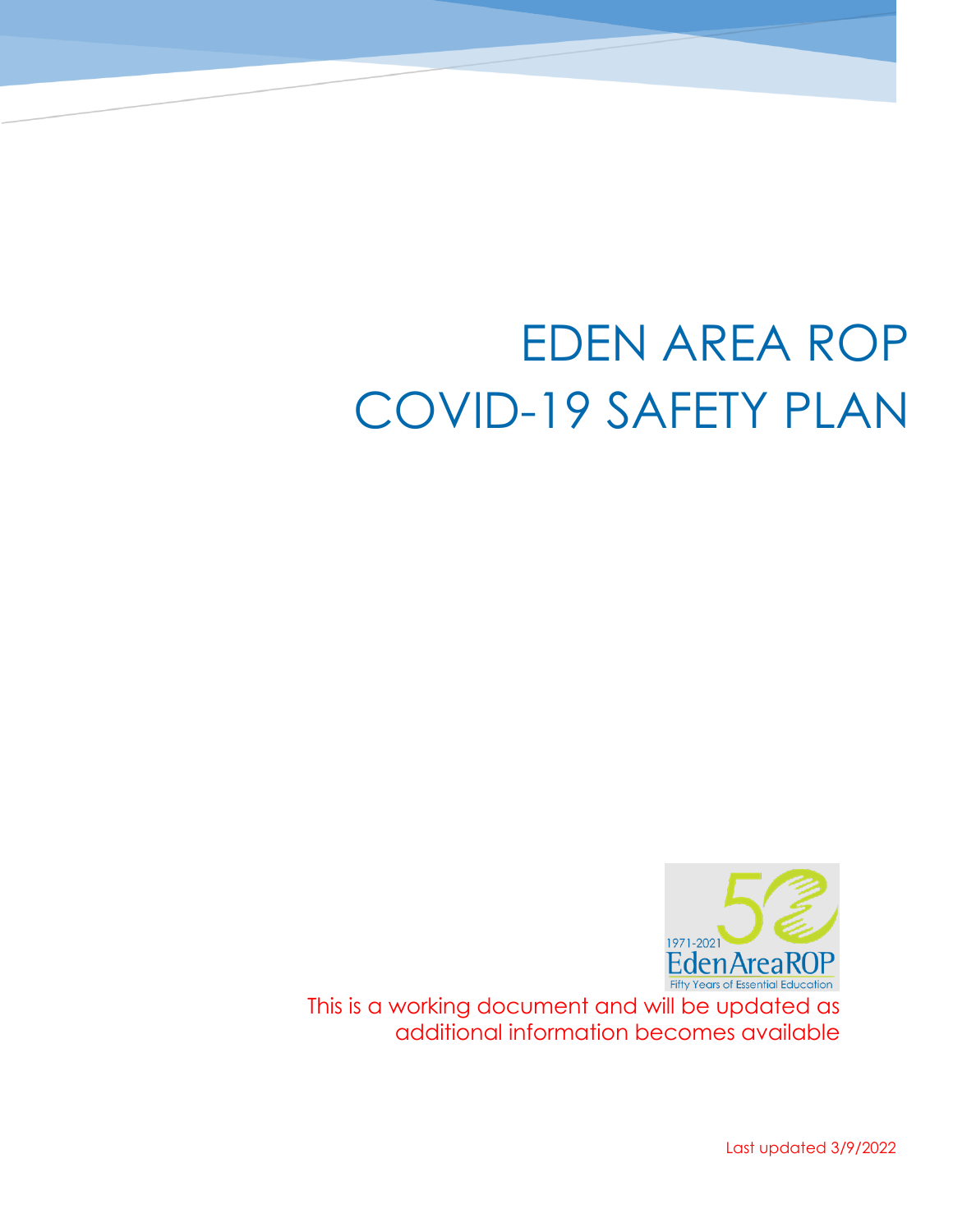

# **EDEN AREA ROP COVID-19 SAFETY PLAN**

## **Table of Contents**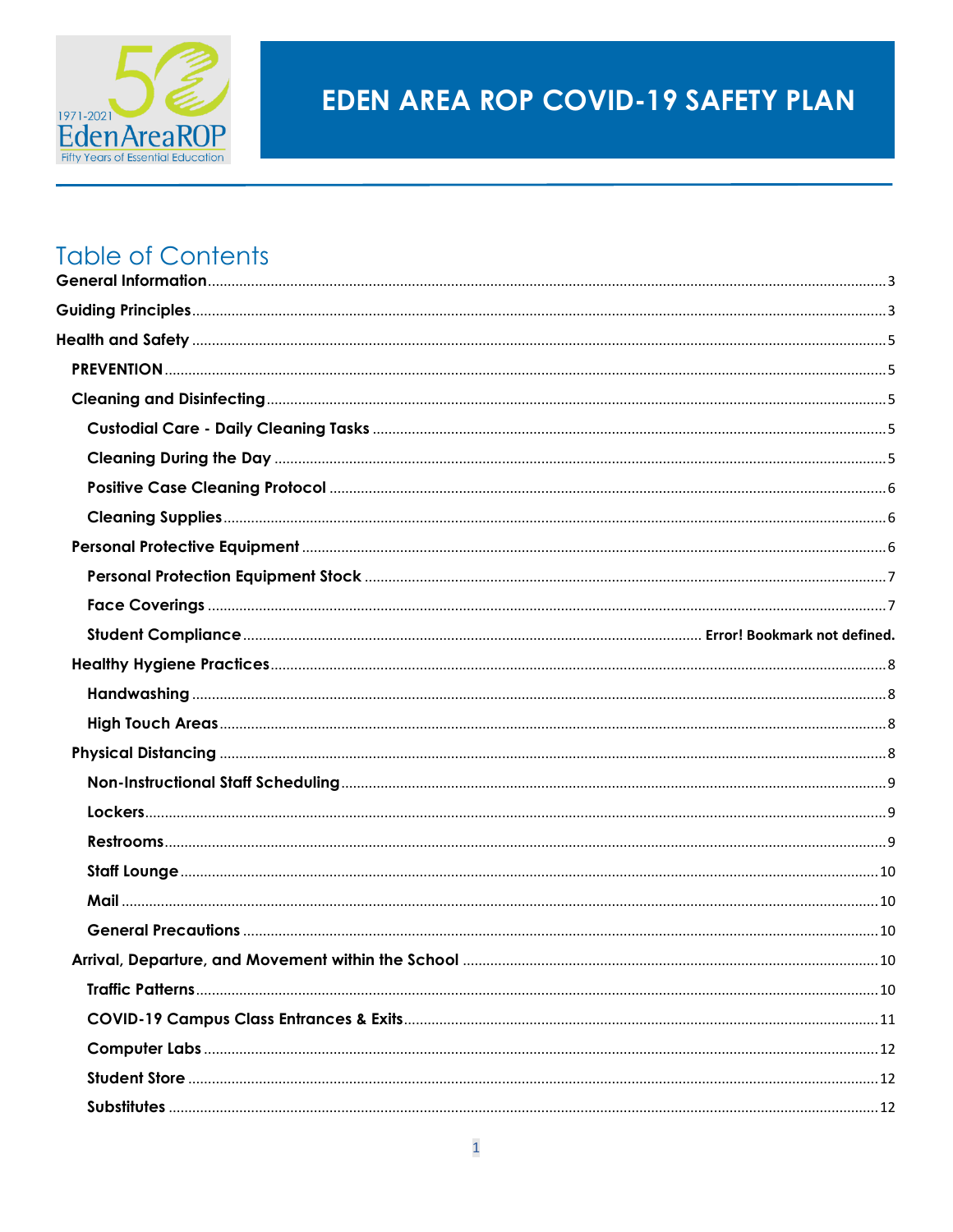

# **EDEN AREA ROP COVID-19 SAFETY PLAN**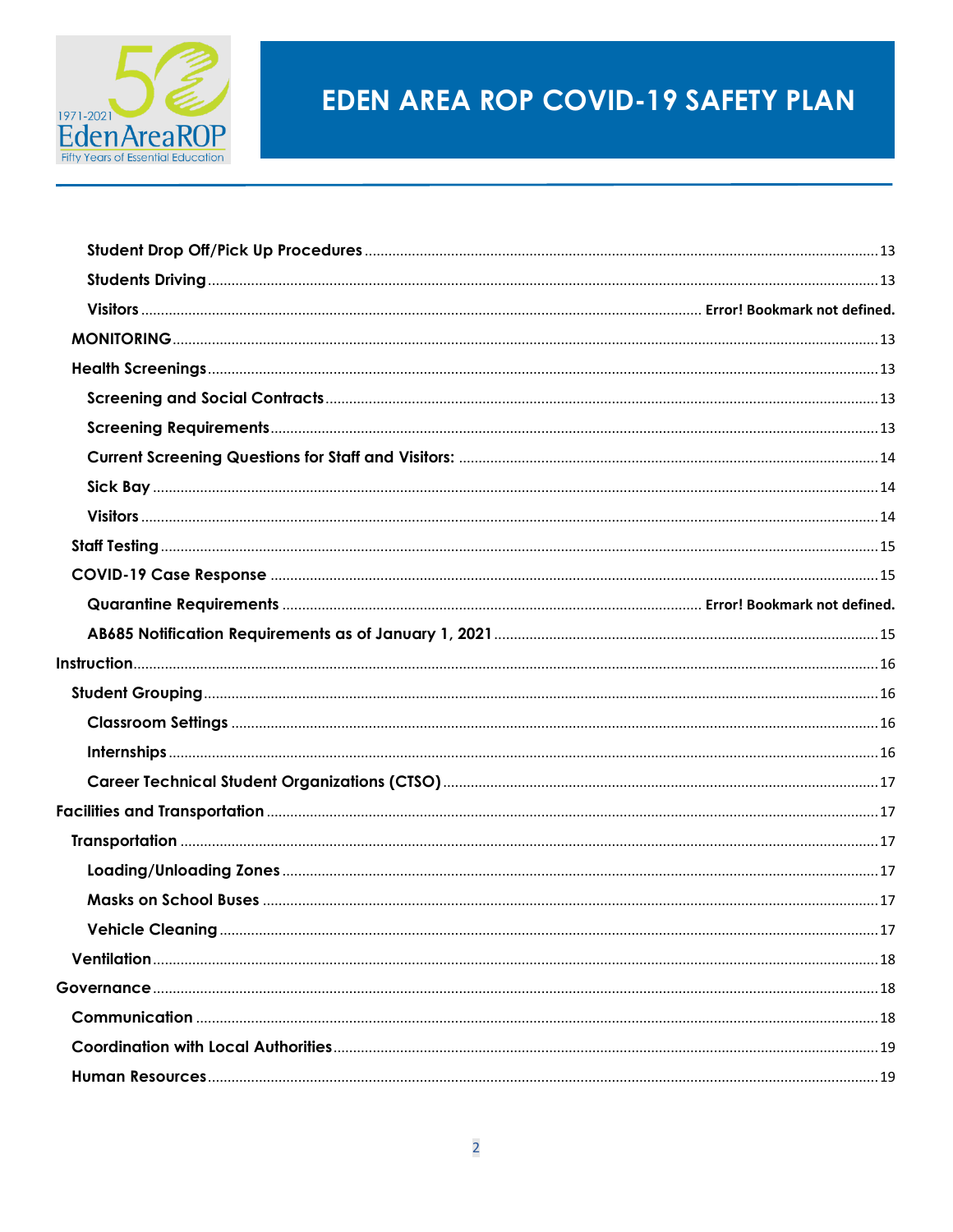

## <span id="page-3-0"></span>**General Information**

| <b>Name of School/District</b> | Eden Area ROP         | Grade Levels Served 11th and 12th |                                         |
|--------------------------------|-----------------------|-----------------------------------|-----------------------------------------|
| <b>Address</b>                 | 26316 Hesperian Blvd. | <b>Number of Students</b>         | 600                                     |
| <b>Superintendent</b>          | <b>Linda Granger</b>  | <b>Number of Staff</b>            | -58                                     |
| <b>Email</b>                   | Igranger@edenrop.org  | <b>School Type</b>                | <b>Regional Occupational</b><br>Program |
|                                |                       |                                   |                                         |

#### COVID-19 Liaisons:

| Jean Levato               | Linda Granger        | Manuschka Michaud    | Craig Lang        |
|---------------------------|----------------------|----------------------|-------------------|
| Pandemic Services Liaison | Superintendent       | Principal            | Director of Adult |
| jlevato@edenrop.org       | Igranger@edenrop.org | mmichaud@edenrop.org | Programs          |
| 510-293-2102              | 510-293-2901         | 510-293-2904         | clang@edenrop.org |
|                           |                      |                      | 510-293-2905      |

## <span id="page-3-1"></span>**Guiding Principles**

As the Eden Area ROP staff prepare for in person instruction during the pandemic, we recognize that providing a safe environment for students and staff must be at the forefront of our operations. This plan is designed to serve as a guide to safely operate based on the guidelines, recommendations, and mandates from state and local health officials to mitigate the spread of COVID-19 between and among students, staff, and the community.

Our understanding of how the virus spreads is evolving as the scientists learn more about it. According to the Centers for Disease Control (CDC): "COVID-19 is mostly spread by respiratory droplets released when people talk, cough, or sneeze. Therefore, personal prevention practices (such as [handwashing,](https://www.cdc.gov/handwashing/when-how-handwashing.html) [staying home when sick\)](https://www.cdc.gov/coronavirus/2019-ncov/if-you-are-sick/steps-when-sick.html)and environmental [cleaning and disinfection](https://www.cdc.gov/coronavirus/2019-ncov/community/disinfecting-building-facility.html) are important principles that are covered in this document."

As we receive new guidance regarding school operations related to COVID-19, we will update this plan accordingly based on the unique needs of the Eden Area ROP.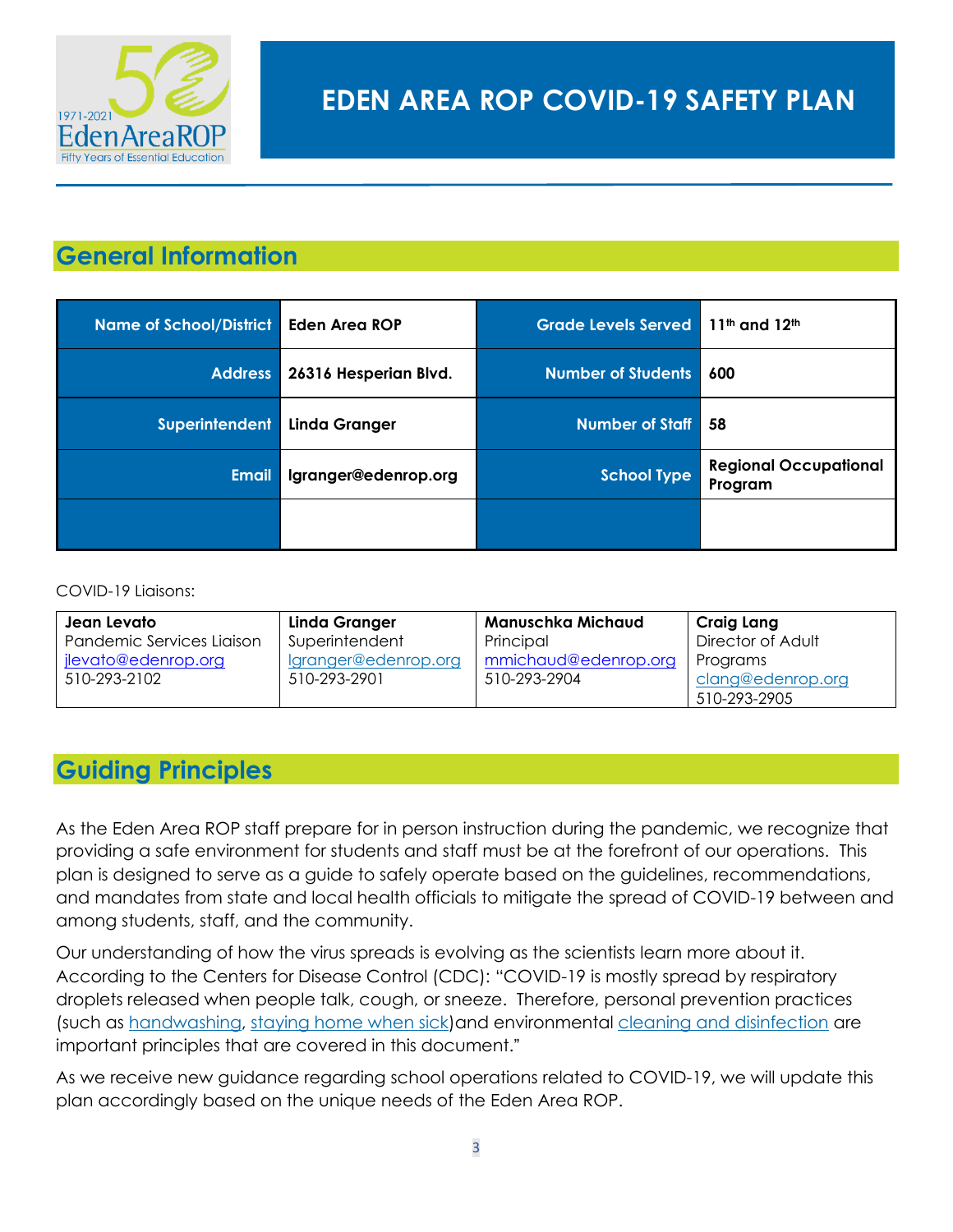

Several strategies are being utilized to ensure that the Eden Area ROP remains current with the state and local mandates and guidance:

- The Eden Area ROP Governing Board has adopted board policies related to operating during the pandemic
- The Superintendent attends weekly conference calls with the county health officer regarding compliance with the county health orders
- The Superintendent participates in the Association for California School Administrators (ACSA) statewide superintendents weekly call to discuss impacts of state orders regarding COVID-19
- The Superintendent meets every other week with the county superintendents to discuss the implementation of the mandates and guidance

Information from these meetings is shared with the entire Eden Area ROP leadership team during their weekly administration meetings and key information is shared with the entire staff in weekly bulletins and at monthly staff meetings as appropriate.

The Governing Board approved a Pandemic Services Liaison Position to support implementing testing requirements related to COVID 19 and schools. Additionally, the Eden Area ROP has identified three administrators, listed above, to serve as the COVID-19 Liaisons with the county health department. The liaisons will act as the point of contact with the health department should a case of COVID-19 occur among the Eden Area ROP community. All three staff members participate in the required training.

#### **Guiding Principles**

The Eden Area ROP is following the California Department of Public Health K-12 Guidance 2021-22 [School Year \(ca.gov\)](https://www.cdph.ca.gov/Programs/CID/DCDC/Pages/COVID-19/K-12-Guidance-2021-22-School-Year.aspx) as we prepare for in person instruction. These guidelines recommend the following safety measures for schools:

- **Masks**: guidance regarding mask wearing aligns to the county and state health department orders
- **Hand Hygiene**: implement regular hand washing
- **Physical Distancing:** maximize distancing and minimize contact as much as possible
- **Ventilation**: maximize air flow as much as possible
- **Sickness:** Staying home when sick
- **Screening:** consider passive screening in areas of high transmission and low vaccination rates
- **Contact Tracing:** follow the county and state health departments guidance regarding contact tracing
- **Isolation** of COVID-19 positive individuals
- **Cleaning:** Cleaning surfaces daily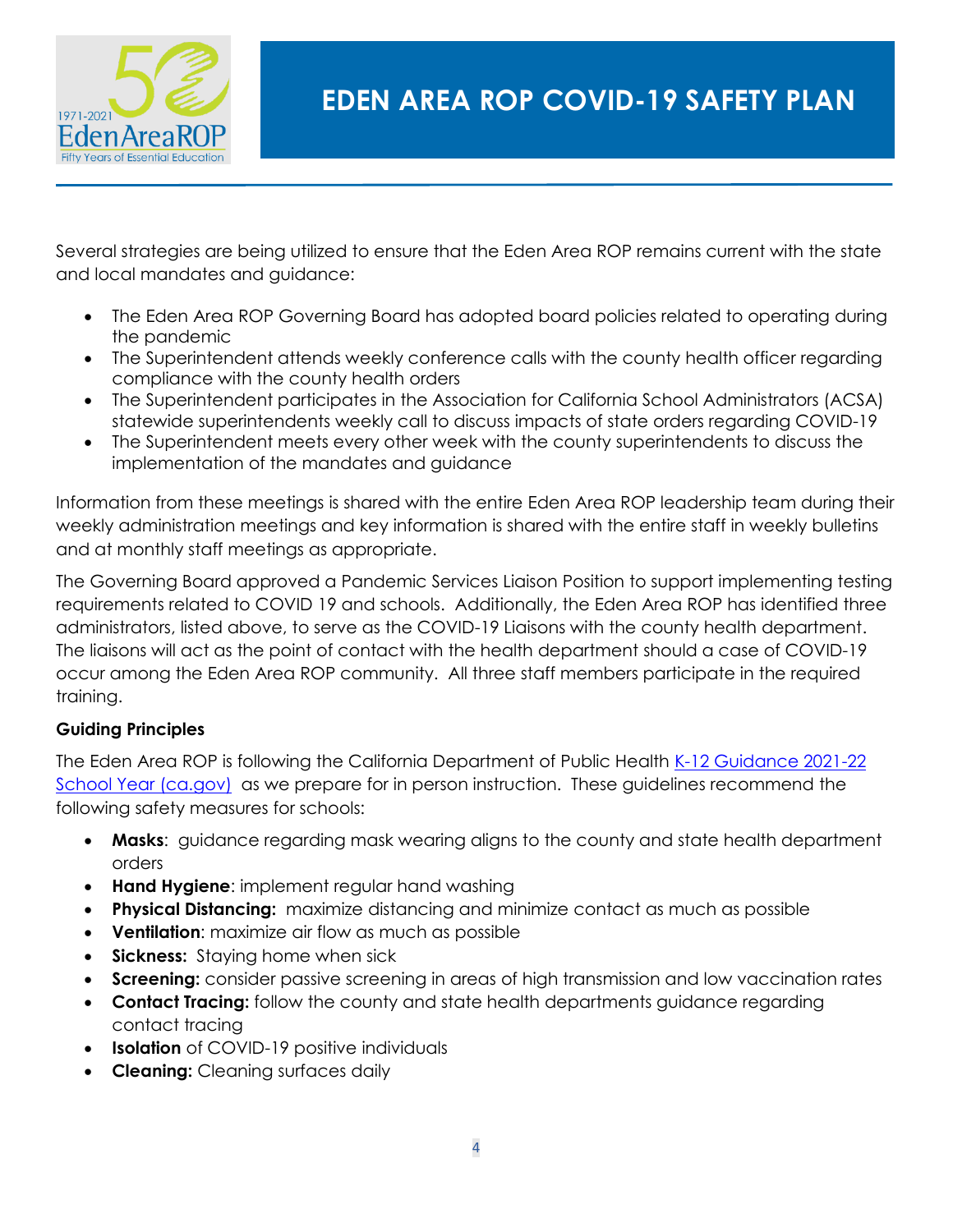

## <span id="page-5-0"></span>**Health and Safety**

## <span id="page-5-1"></span>**PREVENTION**

## <span id="page-5-2"></span>**Cleaning and Disinfecting**

The Eden Area ROP has taken several steps to develop systems to maintain a clean campus including:

#### <span id="page-5-3"></span>**Custodial Care - Daily Cleaning Tasks**

The Eden Area ROP contracts with a cleaning company for daily cleaning each evening Technicians use various commercial grade disinfectants and neutral cleaners, all of which are effective in preventing the spread of viral and bacterial disease. The contractor will follow local public health recommendations and use EPA approved cleaning agents to help protect staff and students. Daily responsibilities include:

- Daily cleaning and surface disinfection of teacher, clerical administration, and support staff workspaces which staff members occupy and use
- Completely clean and restock restrooms with special emphasis on hand soap, paper towels, and hand sanitizer daily
- Check and restock hand sanitizer and other supplies daily in classrooms and common areas
- Remove trash and recycle bins daily in classrooms, offices, and common areas
- Mop and vacuum floor surfaces daily, and spot clean as needed
- Give special focus each day to sanitizing and disinfecting entry/exit pathways, and common high touchpoint surfaces including light switches, door handles, push panels, panic bars, faucets, and counter spaces
- Rooms where there has been an individual who has tested positive for COVID-19 will undergo a deep cleaning that involves a disinfecting fog treatment

#### <span id="page-5-4"></span>**Cleaning During the Day**

In addition to the nightly cleaning of classrooms, additional cleaning measures will be taken throughout the day as follows:

- Classrooms and office areas are provided with a disinfecting and PPE kit which includes:
	- o Disposable masks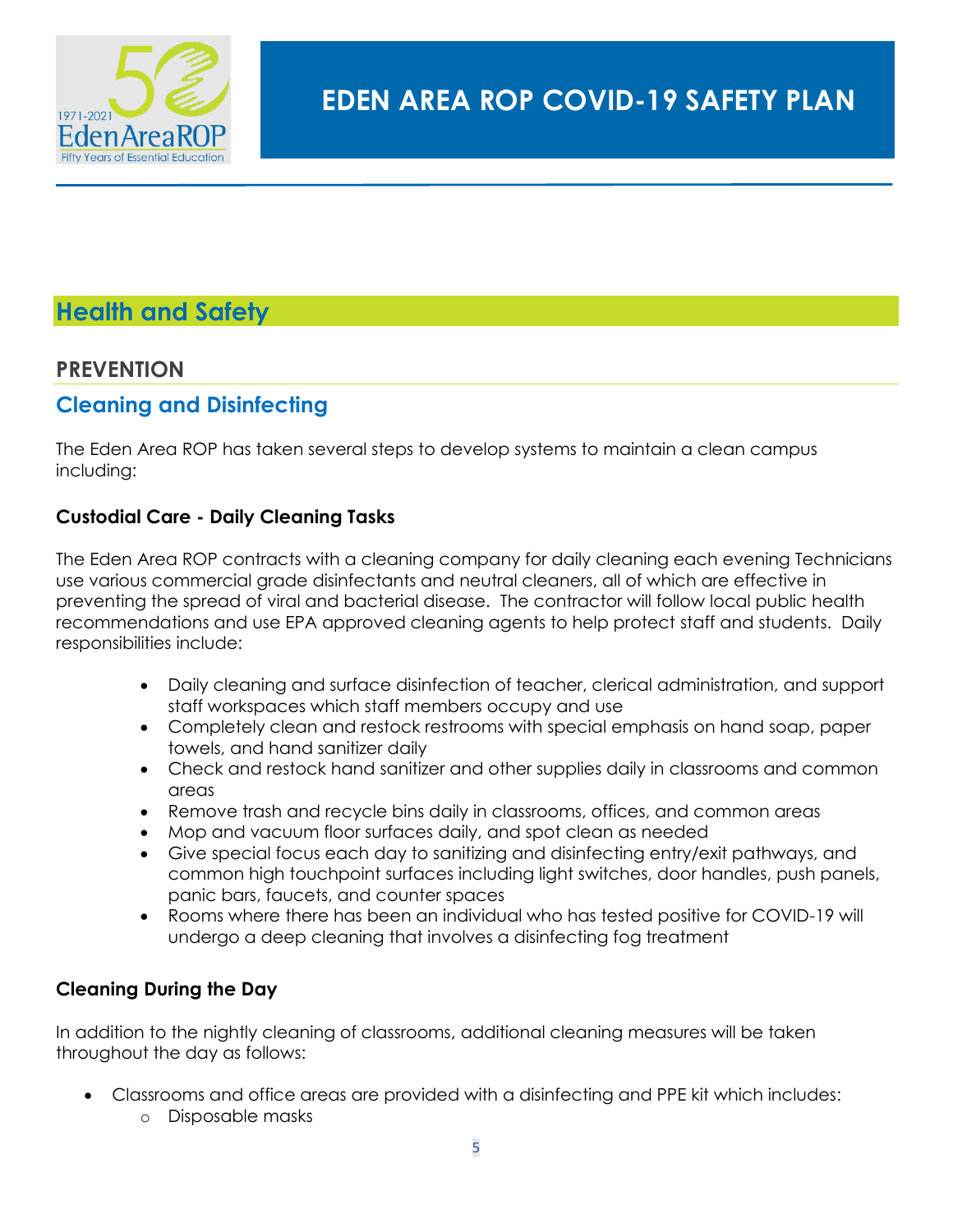

- o Nitrile gloves
- o Disinfectant spray
- o Towels
- o No contact thermometer
- The Office Assistant or designee will wipe down water machines and door handles within Building A lobby area as needed depending on foot traffic and at a minimum of twice per day
- The Office Support Technician will wipe down staff lounge area as needed depending on foot traffic
- Students will wipe down their desk and any tools used before leaving. Teachers should monitor this and ensure cleaning is happening in between AM and PM classes as needed depending on activity
- Non-instructional staff will wipe down their workspace throughout the day, including high touch areas

#### <span id="page-6-0"></span>**Positive Case Cleaning Protocol**

The cleaning and disinfecting protocol if COVID-19 positive case (person with symptoms) is described is as follows:

• Custodial technician(s) or EAROP staff will enter to complete a deep cleaning protocol and disinfecting (fogging) treatment

#### <span id="page-6-1"></span>**Cleaning Supplies**

- The Eden Area ROP has contracted with Cintas to provide supplemental Personal Protective Equipment (PPE), cleaning and disinfectant supplies:
	- o Disposable masks for staff and students
	- o Nitrile gloves for staff and students
	- o Installed hand sanitizer stations at every building/classroom egress and ingress
	- o Disinfecting solution for all surfaces
	- o Disinfecting solution designed for food areas
	- o Mop disinfecting solution
	- o Towels

## <span id="page-6-2"></span>**Personal Protective Equipment**

To support staff and students in maintaining a safe environment, the following PPE is currently available for staff and students: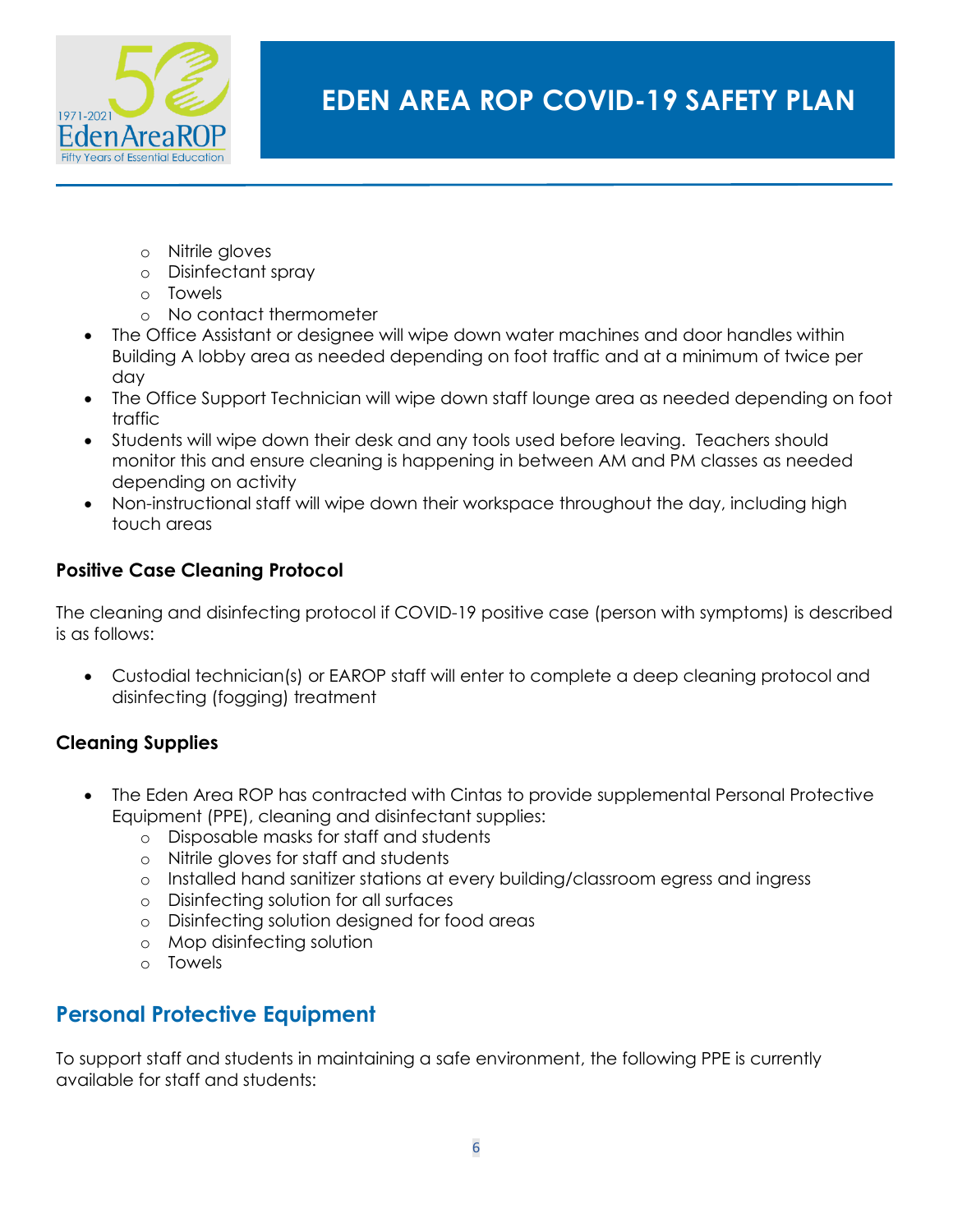

#### <span id="page-7-0"></span>**Personal Protection Equipment Stock**

- State issued PPE/other supplies
	- o Hand sanitizer
	- o Non-contact thermometers
	- o Face shields
	- o Disposable masks
	- o N95 masks
	- o Cotton masks
	- o Nitrile gloves
	- o Installed hand sanitizer stations at every building/classroom egress and ingress
	- o Contract with Cintas for two sanitizing spray solutions and disinfecting mop solution

#### <span id="page-7-1"></span>**Face Coverings**

Eden Area ROP will follow county and state health department guidelines regarding the use of face coverings. Both agencies strongly recommend that face covering be worn in school settings at this time. While the public health department requirement to wear masks in public schools ends on March 12, 2022 the California Department of Public Health states:

"Masks remain one of the most effective and simplest safety mitigation layers to prevent transmission of COVID-19 infections. High quality masks, particularly those with good fit and filtration, offer protection to the wearer and optimal source control to reduce transmission to others. To best protect students and staff against COVID-19, CDPH currently strongly recommends continuing to mask indoors in school settings."

They also state that they will continue to monitor and assess conditions and determine when and how to update masking guidance. Should their guidance change, the Eden Area ROP will follow suit.

#### *Resources:*

[Video: How to Wear Your Face Mask Correctly](https://youtu.be/dSvff0QljHQ) [guidance for face coverings \(ca.gov\)](https://www.cdph.ca.gov/Programs/CID/DCDC/Pages/COVID-19/guidance-for-face-coverings.aspx) [K-12 Guidance 2021-22 School Year \(ca.gov\)](https://www.cdph.ca.gov/Programs/CID/DCDC/Pages/COVID-19/K-12-Guidance-2021-22-School-Year.aspx)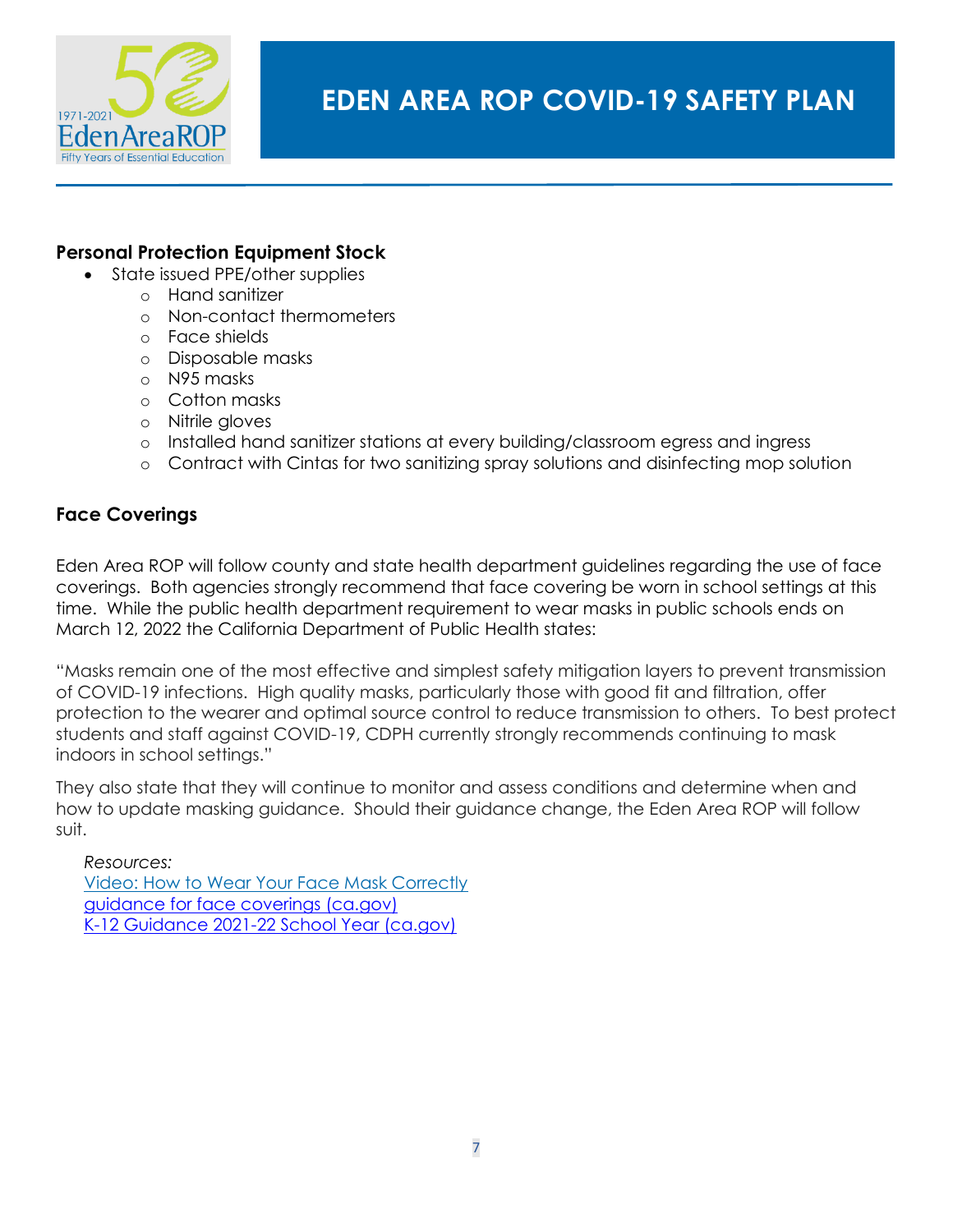

## <span id="page-8-0"></span>**Healthy Hygiene Practices**

To promote healthy hygiene practices, the Eden Area ROP supports all students and staff following these procedures:

#### <span id="page-8-1"></span>**Handwashing**

- Staff and students are encouraged to wash their hands (or use hand sanitizer if a sink is not available) at the following times:
	- o Upon arrival to school (before entering a classroom or works space)
	- o Before putting on or taking off masks or other PPE
	- o Before and after using commonly used equipment
	- o Before and after using frequently touched surfaces
	- o Before and after eating food
	- o Wash hands for 20 seconds after using the restroom
	- o Before dismissal as feasible
	- Visual cues with signage will encourage proper handwashing.

To support compliance with these standards, hand sanitizer has been provided in each classroom, common area and all administrative offices. It will be replenished as needed. Supplies of soap and paper towels in the restroom are checked daily and replenished as needed.

*Resources:* [Video: Proper Handwashing](https://youtu.be/XnJ1wvlIcbs)

#### <span id="page-8-2"></span>**High Touch Areas**

- Minimize the sharing of supplies and equipment among staff and students to the extent feasible. When items must be shared, clean items between uses
- Minimize the contact of staff and students with high-touch surfaces (e.g., propping open building or room doors, particularly at arrival and departure times)

## <span id="page-8-3"></span>**Physical Distancing**

The California Department of Public Health recommends maximizing the physical distance of students and staff while at school. Based on this recommendation, the Eden Area ROP will:

- Space student desks as far apart as possible inside classrooms
- Post signage reminding students and staff about physical distancing in prominent locations throughout the school campus and inside classrooms.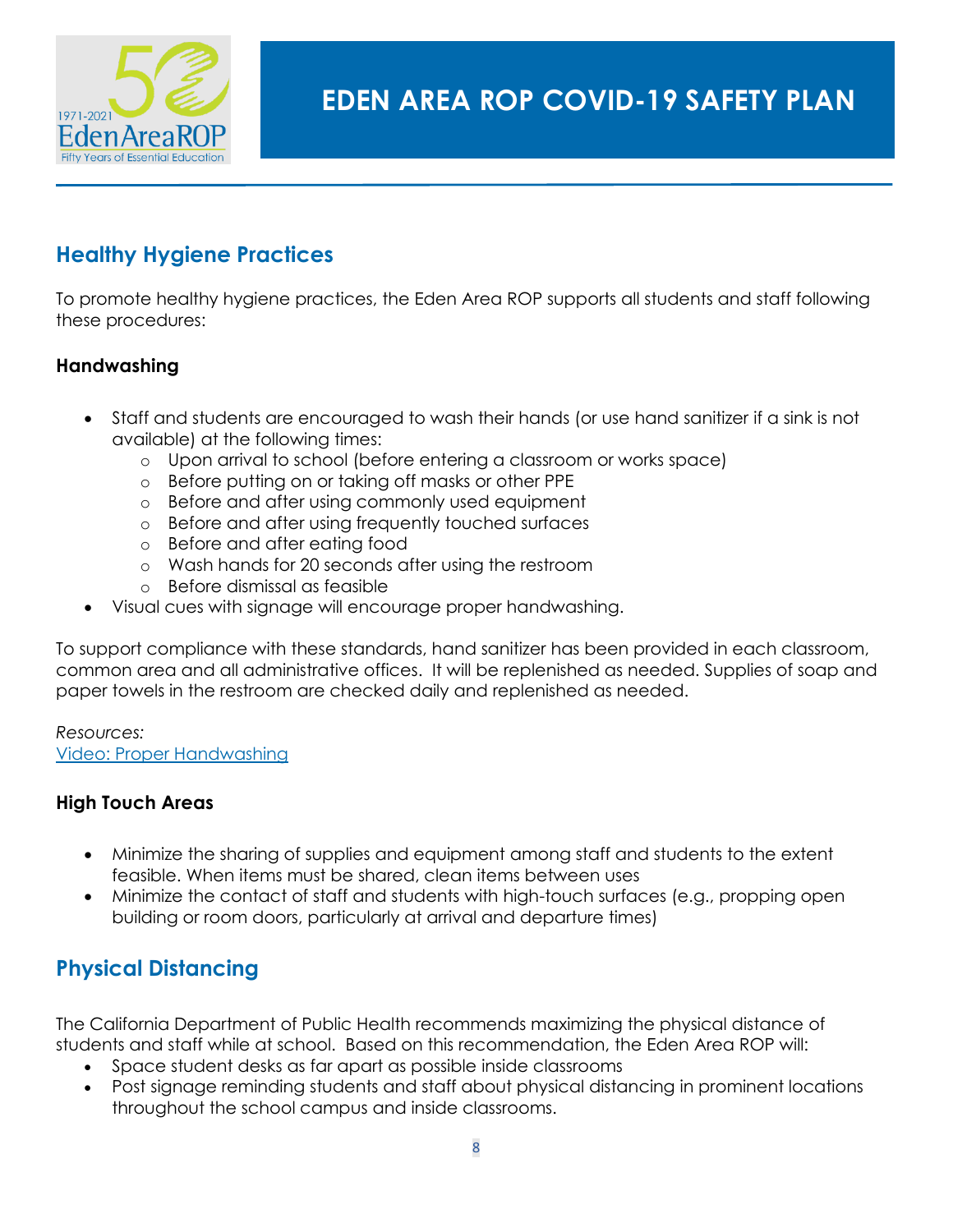

• Allow only necessary visitors on the campus and limit the number of students and staff who come into contact with them. Volunteers are not allowed on campus.

#### <span id="page-9-0"></span>**Non-Instructional Staff Scheduling**

Non-instructional staff will be scheduled to work on site to provide support to students and teachers. Measures to maximize air flow should be taken by staff. Additionally, air purifiers will be placed in open spaces within the departments.

#### <span id="page-9-1"></span>**Lockers**

- Student belongings must be kept separate from others and belongings should remain with students whenever possible
- Some Eden Area ROP programs require uniforms and protective equipment that need to be stored in the classroom for use. Locker usage will be staggered and assigned to support physical distancing

#### <span id="page-9-2"></span>**Restrooms**

- Students
	- o Students will use the restroom one at a time as needed

#### **Copy Machines**

To promote physical distancing while making copies, some machines have been relocated.

- The Educational Services printer/copier is now located in the staff lounge and there is an additional printer/copier behind security
- Please refrain from waiting for the copier while it is being used by another staff member, wait outside for your turn if needed.
- To minimize physical contact, a log sheet will be placed next to the copy machines for staff to sign up to use them. Once you have completed making your copies, simply cross your name off the list and let the next person listed know it is their turn.
- With advance notice (24 hours or more), the Office Assistant will make copies for you and deliver those copies following the new delivery protocols. Please use the copy request form that has been sent to you to request copies
- Only staff located in the Business Services department should be using the copier located in that department
- Only staff located in the Administration department should be using the copier located in that department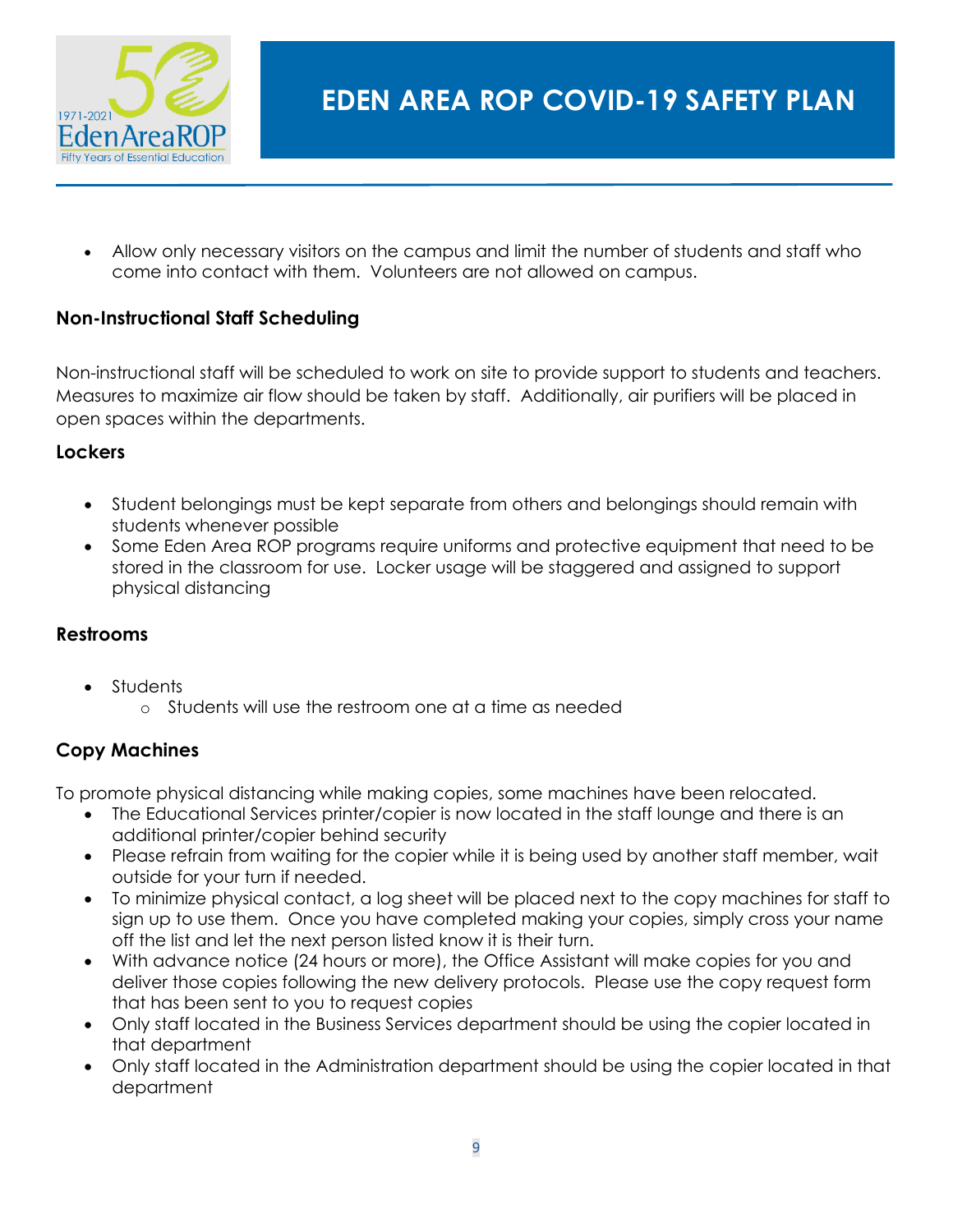

#### <span id="page-10-0"></span>**Staff Lounge**

• Employees may use the refrigerator, microwave and hot water in the staff lounge. In an effort to minimize physical contact, we would like staff to take breaks in their classroom or in an outside area on campus away from others.

#### <span id="page-10-1"></span>**Mail**

- Center teachers (not students) will pick up their mail from the staff office once a day
- Off-site teachers will have their Eden Area ROP mail sent to them via US mail
- Any other deliveries or service repairs on campus will go through the main office for Office Assistant to check in, sign for and/or record as needed. Security will deliver as necessary

#### <span id="page-10-2"></span>**General Precautions**

- When possible, please scan documents
- Consider the turnaround time when conducting business, deadlines still need to be met
- Avoid visiting other desks or offices; use the phone or schedule a virtual meeting
- Check your emails at least once a day and respond promptly

## <span id="page-10-3"></span>**Arrival, Departure, and Movement within the School**

#### <span id="page-10-4"></span>**Traffic Patterns**

The Eden Area ROP will work to minimize close contact between students, staff, families and the broader community at arrival and departure through the following methods:

- o Designate routes for entry and exit using as many entrances and exits as can be supervised appropriately to decrease crowding at entry and exit points
- o Instruct drivers to remain in their vehicles, to the extent possible, when dropping off or picking up students
- o When in-person drop-off or pick-up is needed, only one parent or caregiver should enter the facility to pick up or drop off the child
- Physical distancing markers will be placed in high traffic areas as practicable
- The Eden Area ROP will promote physical distancing among staff in their work environment to reduce the spread of virus. This includes:
	- o Avoid staff congregation in work environments, break rooms, staff rooms and bathrooms
	- o Avoid grouping staff together for training or staff development indoors; virtual training and distancing measures shall be considered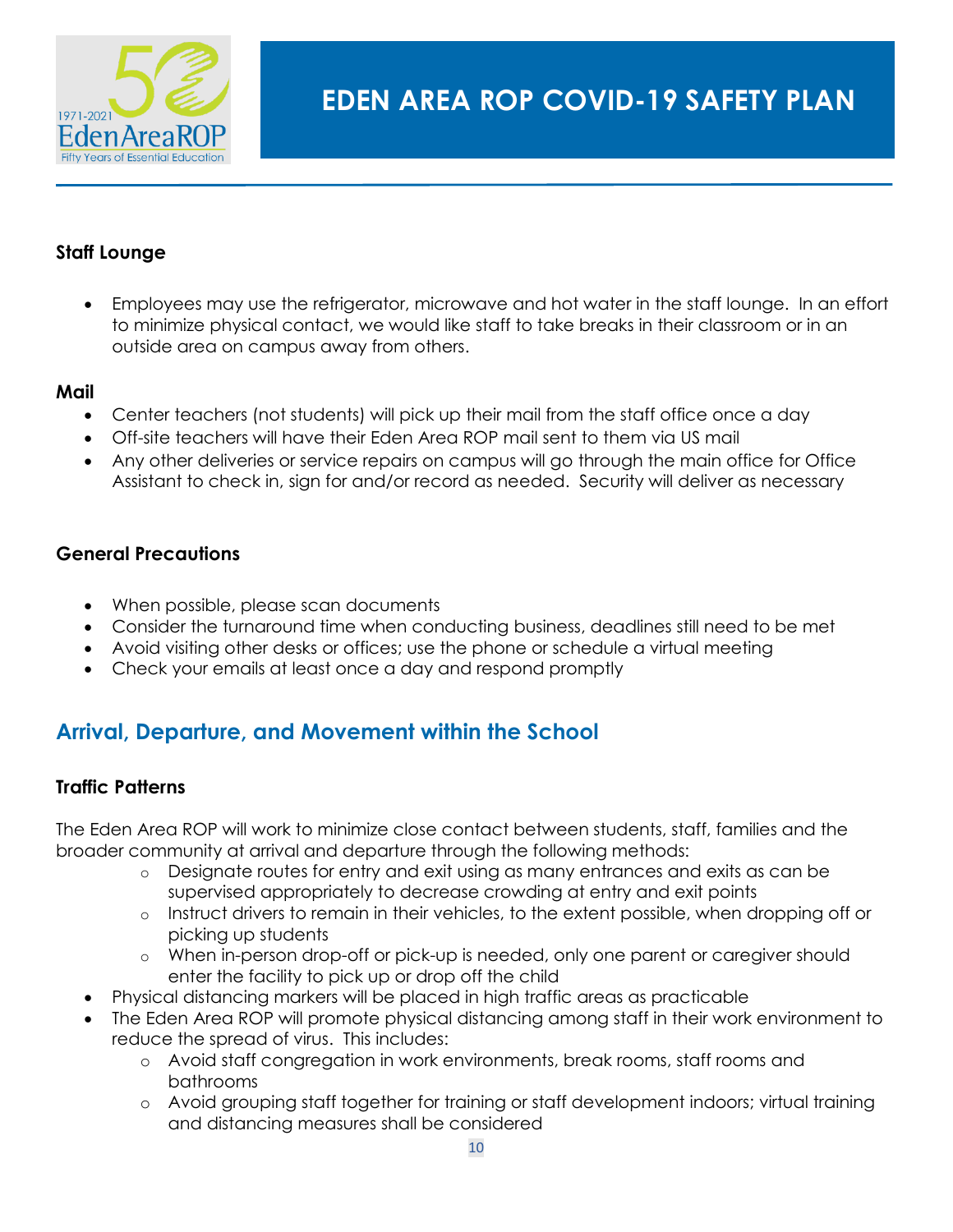

- Staff will minimize entering Building A and call first for any requests or needs. Staff are encouraged to use back door through staff lounge, if necessary, to enter Building A
- Designated routes for entry and exit, using as many entrances and exits as can be supervised appropriately to decrease crowding will be utilized as follows:

#### <span id="page-11-0"></span>**COVID-19 Campus Class Entrances & Exits Building A**

1. Student Services will enter main front door and exit teacher lounge.

- 2. Business will enter main front door and exit backdoor business area.
- 3. Students and guests will enter and exit main front door.

#### **Building B**

1. B-1 Careers in ED bldg. - has two doors, one will be used to enter one will be used to exit.

2. B-2 Security bldg. - will enter and exit main front door.

3. B-2 Staff Copy/Utility room- this room is located at the back of the security bldg. It has its own entry door. This door will be the entry and exit door. This room is an enclosed space and has a standing capacity for only two people at a time. No gathering. 6' markers will be placed for proper spacing guidance.

#### **Building C**

1. C-1 Merchandising has two doors, one will be used to enter one will be used to exit.

2. C-2 Star Center/Computer lab Main front entrance will be used for student-controlled entrance and exit. 6' markers will be placed in hallway for proper spacing guidance.

- 3. C-3, 4 Dental has two doors, one will be used to enter one will be used to exit.
- 4. C-5 Dental has two doors, one will be used to enter one will be used to exit.
- 5. C-6 Cyber Security has two doors, one will be used to enter one will be used to exit.
- 6. C-7, 8 Medical has two doors, one will be used to enter one will be used to exit.

7. C-9 Electrical main entrance will be used for student-controlled entrance and exit. 6' markers will be placed in hallway for proper spacing guidance.

8. C-10 main entrance will be used for student-controlled entrance and exit. 6' markers will be placed in hallway for proper spacing guidance.

9. C-11 IT main entrance will be used for entrance and exit.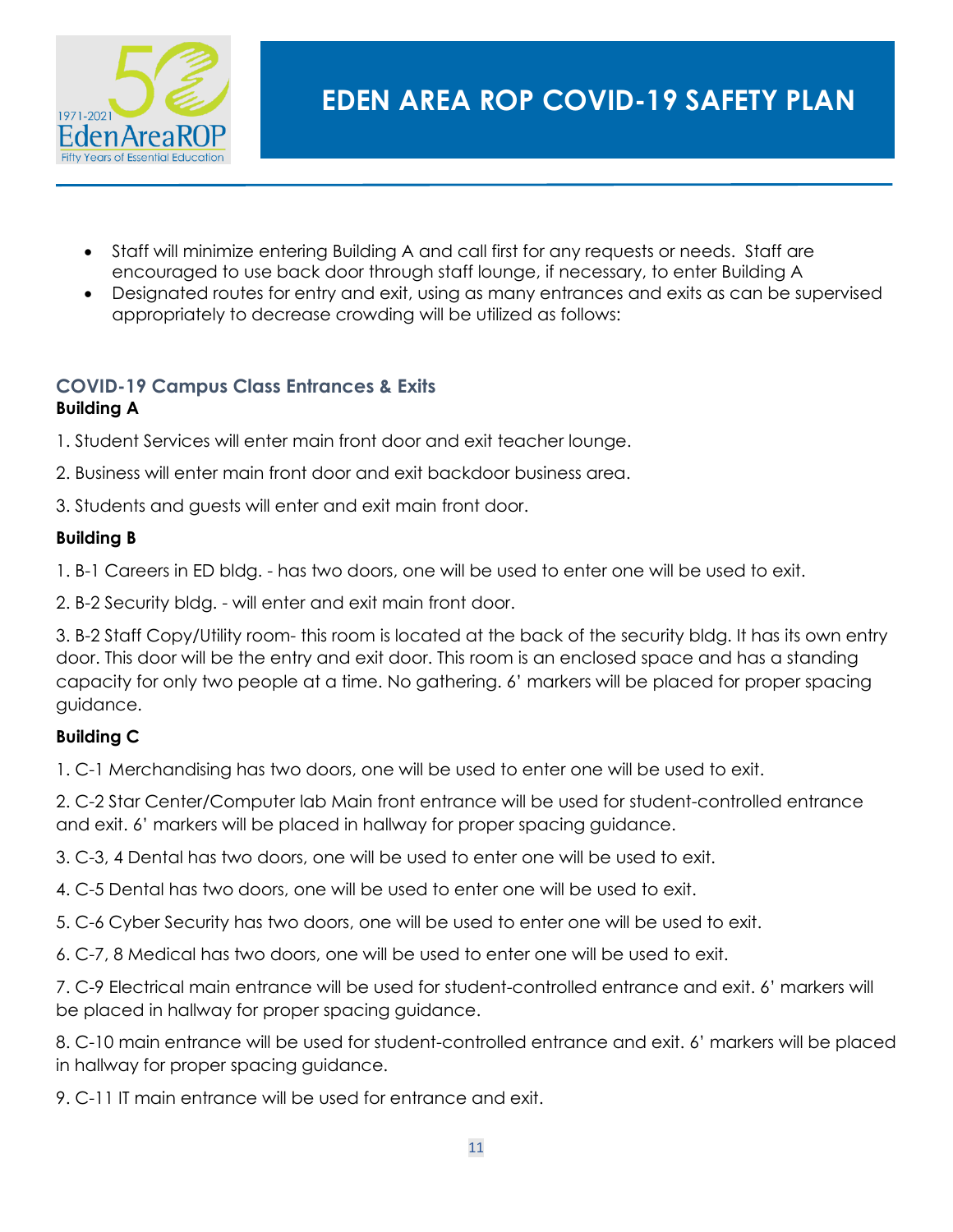

10. C-12 Adult Admin front glass door entrances will be used for entrance and exit. No gathering. 6' markers will be placed in the hallway for proper spacing guidance.

#### **Buildings H, F, & G**

1. Buildings H, F, G will use open air, back yard doors as exits and entrances.

2. Appropriate 6' markings and arrows will be placed outside these areas for student lineup as they enter bldg.

3. Front glass door entrances and hallways will be used for student bathrooms, guest and or admin visits only.

4. Front Glass door entrances are enclosed. No gathering. 6' markers will be placed in hallways for proper spacing guidance.

- 5. Classes located in these building are as follows.
- a. H-Bldg Auto 1 &2, Criminal Justice,
- b. G-Bldg Culinary, Construction, Auto Painting
- c. F-Bldg Medical, First Responders

#### <span id="page-12-0"></span>**Computer Labs**

Shared computer labs will not be available for student use at this time. Teachers should instruct students to bring their own device to class should they need to use them during in person instructional time.

#### <span id="page-12-1"></span>**Student Store**

To minimize interactions between classes, the student store will remain closed. If breaks during class time are needed, they will occur within the classroom.

#### <span id="page-12-2"></span>**Substitutes**

- Substitute teachers will check in with Office Assistant to receive assignment and keys
- Substitutes will adhere to all safety protocols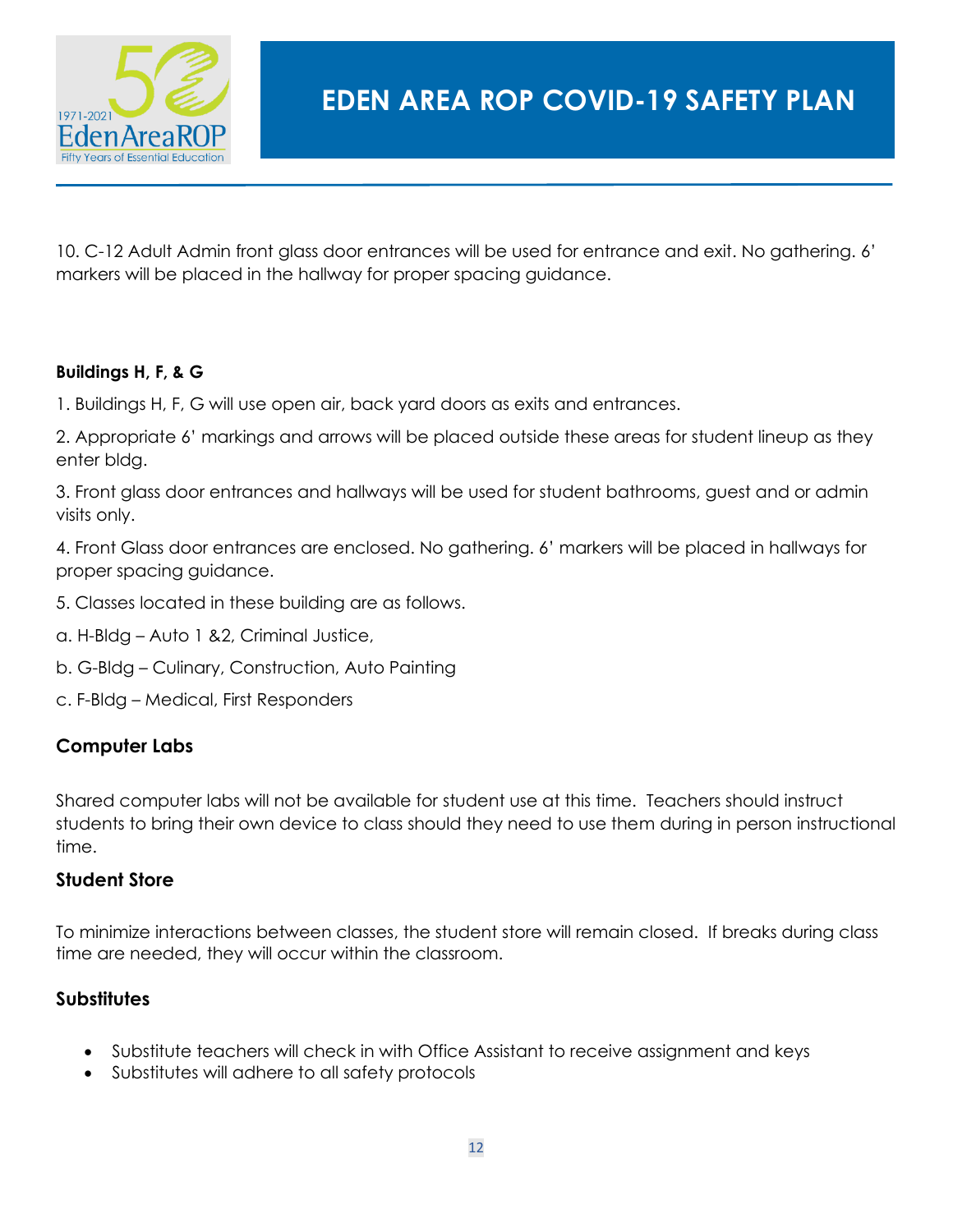

#### <span id="page-13-0"></span>**Student Drop Off/Pick Up Procedures**

- Parents should remain in their vehicles for student pick-up. If picking up in-person, parents are to wait at the front of main office (Building A) for your child
- For early checkout, parents will call the Eden Area ROP office (510-293-2935) from their car. Students will be escorted from the classroom to the main office to receive a pass and exit to the parking lot

#### <span id="page-13-1"></span>**Students Driving**

- Students driving to campus are expected to follow all existing expectations as outlined in the Student Handbook
- Students are to go directly to class once they exit the vehicle. No congregating in parking lot, break areas, or main office

## <span id="page-13-2"></span>**MONITORING**

## <span id="page-13-3"></span>**Health Screenings**

#### <span id="page-13-4"></span>**Screening and Social Contracts**

Students, staff, and vendors (this does not include regular, daily deliveries) will attest to completing a daily screening survey. **Any person who does not pass the screening survey should stay at home.** 

Visitors with any symptoms consistent with COVID-19 shall be denied entry. Students and staff who develop any symptoms consistent with COVID-19 while at school or who have had close contact with a person with COVID-19 should be sent home or sent to the **sick bay** on site pending travel home.

#### <span id="page-13-5"></span>**Screening Requirements**

- Prior to arrival on campuses, all students and staff will attest to no COVID-19 symptoms utilizing an at-home survey of questions (as recommended by the CDC)
- Visitors will complete the COVID-19 survey prior to entering any building on campus. Visitors with any symptoms consistent with COVID-19 shall be denied entry
- Signs will be posted at all entrances instructing students, staff, and visitors not to enter campus if they have any COVID-19 symptoms. COVID-19 symptoms include fever, chills, cough, shortness of breath, difficulty breathing, fatigue, muscle or body aches, headache, recent loss of taste or smell, sore throat, congestion or runny nose, nausea, vomiting or diarrhea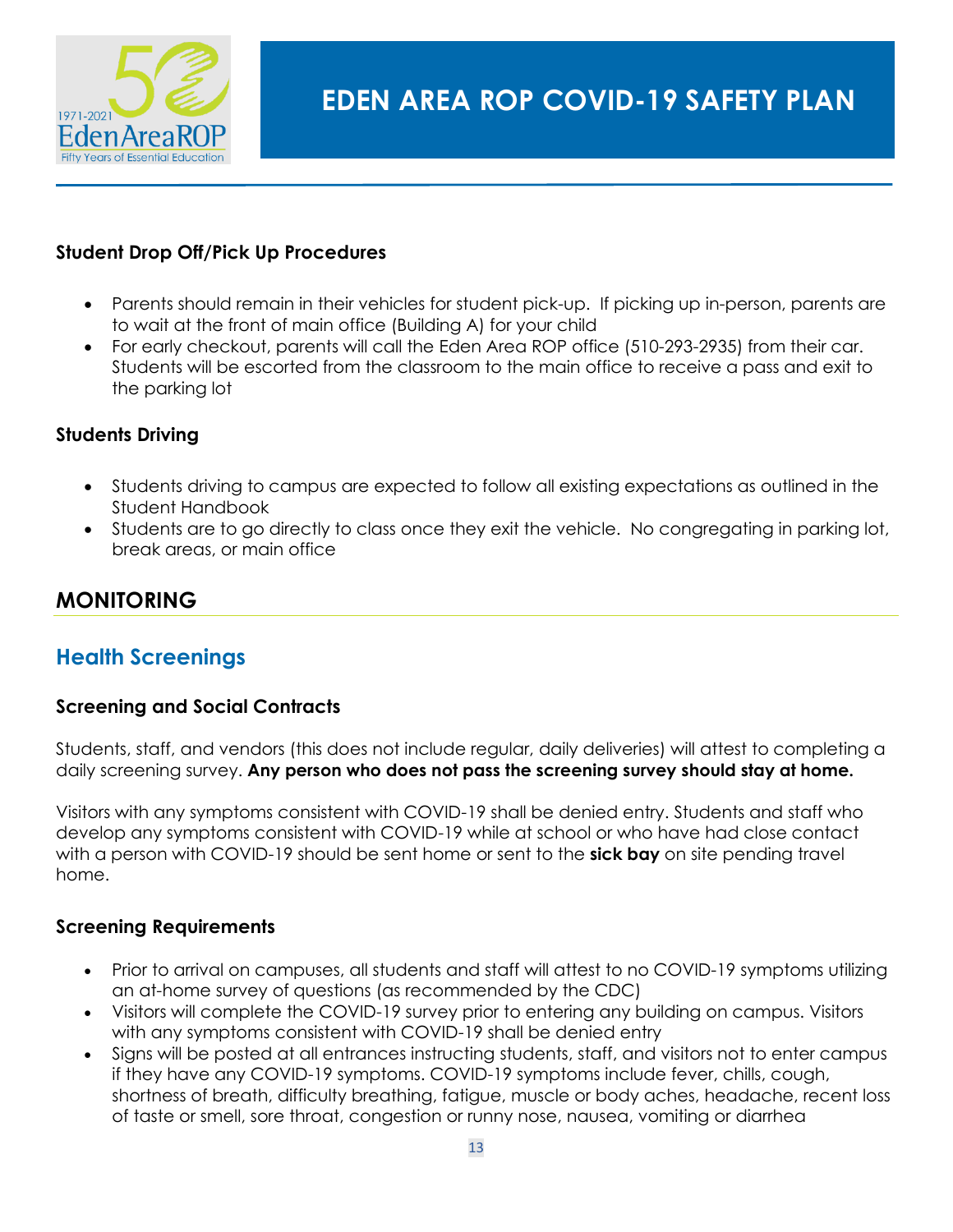

- If temperature screening is performed, contactless thermometers will be used
- Students or staff with any identified COVID-19 symptoms will be isolated and must be sent home immediately until testing and/or medical evaluation has been conducted

## <span id="page-14-0"></span>**Current Screening Questions:**

Do you have a fever? (Fever is defined as temperature of 100.4 degrees Fahrenheit or higher)

О No

О. Yes

Are you experiencing other unexplained symptoms such as: chills, cough, shortness of breath, respiratory illness, sore throat or new loss of taste/smell?

О No

О. Yes

If you are unvaccinated, have you been in close contact with anyone who has been diagnosed with COVID-19?

О. No

0 Yes

Please certify that:

1. You are free from COVID-19 symptoms and have not been exposed OR

2. You present unexplained symptoms related to COVID-19 and therefore, will not come on site to the Hayward Center.

## <span id="page-14-1"></span>**Sick Bay**

The Student Store will serve as the designated sick bay for students. In the unlikely event that an additional location is needed in order to maintain physical distancing, the B4 computer lab will be utilized as a second location. A designated administrator will be on call daily to supervise these locations as needed. This responsibility will be shared by the administrative team who have an "on call" schedule that determines which administrator will supervise the sick bay should the need arise.

#### <span id="page-14-2"></span>**Visitors**

School administrators will limit visitors and volunteers on campus.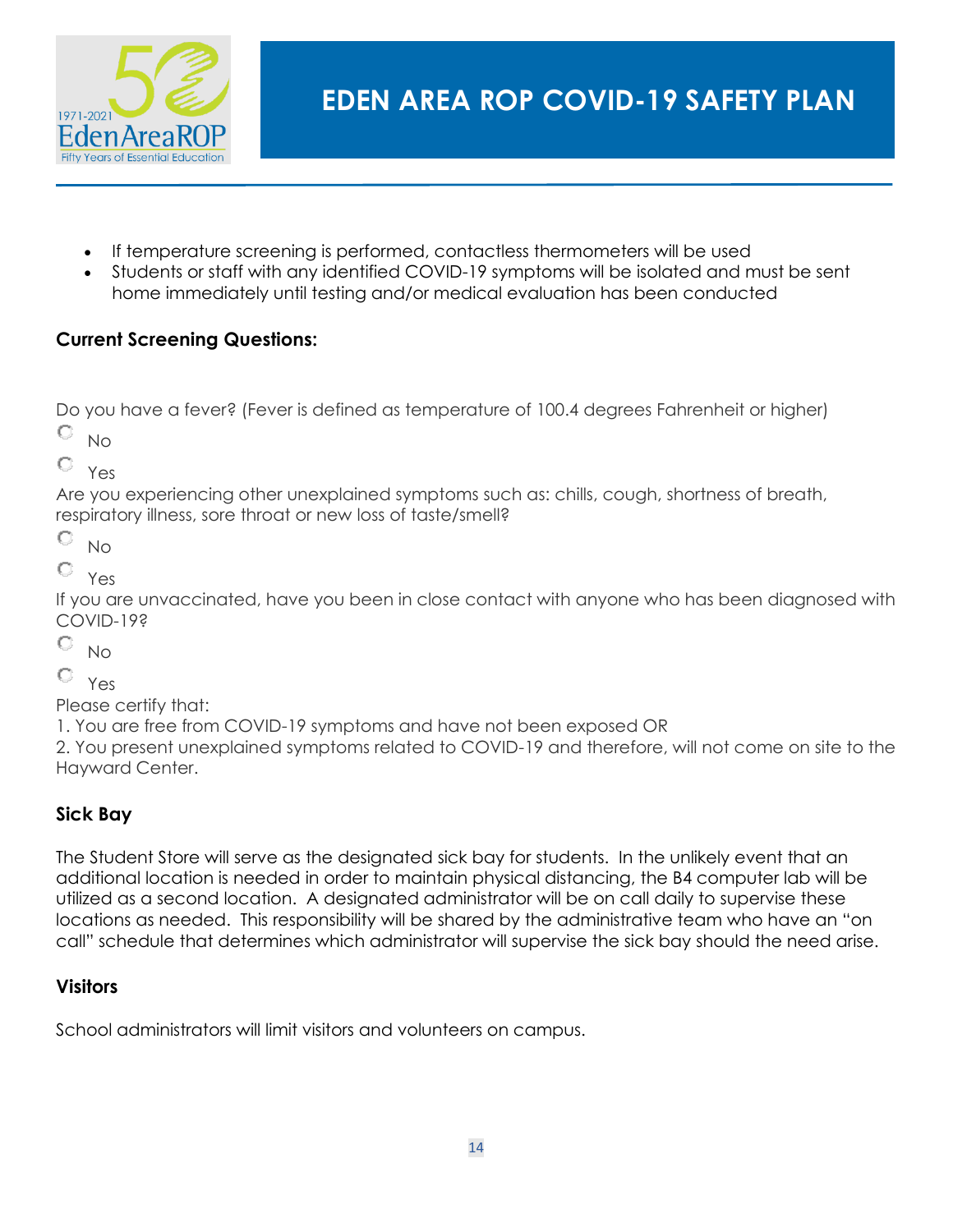

## <span id="page-15-0"></span>**Testing**

Regular testing of staff is recommended in areas of high transmission and low vaccination rates. The Eden Area ROP has entered into an agreement to provide surveillance testing for staff on a weekly basis. Unvaccinated staff members are required to test on a weekly basis. Additionally, the testing program provides the opportunity to test students who are exposed or experiencing symptoms related to COVID 19. This service is free to all students and staff.

## <span id="page-15-1"></span>**COVID-19 Case Response**

The Pandemic Services Liaison will work with the county health department should there be a positive case within our community and respond accordingly, as outlined in the Alameda County Public Health Department's guidance. Current guidance regarding isolation and quarantining can be found here:

[Guidance on Isolation and Quarantine for COVID-19 Contact Tracing \(ca.gov\)](https://www.cdph.ca.gov/Programs/CID/DCDC/Pages/COVID-19/Guidance-on-Isolation-and-Quarantine-for-COVID-19-Contact-Tracing.aspx)

| <b>Situation</b>                                                         | <b>Who is Notified</b>                                                                                                                                                                                   | <b>Notification</b>                                                                                                                                                                                                                                                                                                                                                                                                  | <b>Timing</b>                                                                         | <b>Retention</b>                                                                                        |
|--------------------------------------------------------------------------|----------------------------------------------------------------------------------------------------------------------------------------------------------------------------------------------------------|----------------------------------------------------------------------------------------------------------------------------------------------------------------------------------------------------------------------------------------------------------------------------------------------------------------------------------------------------------------------------------------------------------------------|---------------------------------------------------------------------------------------|---------------------------------------------------------------------------------------------------------|
| Staff are<br>exposed to<br>a person<br>with a<br>positive<br>test result | All employees, and<br>the employers of all<br>subcontracted<br>employees, who<br>were at the<br>worksite within the<br>infectious period (2-<br>14 days) who may<br>have been<br>exposed to COVID-<br>19 | Written exposure notification that:<br>• Includes COVID-19 related benefits<br>that employees may be entitled to<br>under federal, state, or local laws,<br>such as:<br>oWorkers' compensation and<br>COVID-19 leave<br>○ Paid sick leave<br>o The company's anti-<br>discrimination and anti-<br>retaliation polices<br>Must not disclose the identity of the<br>infected employee<br>Quarantine/Isolation guidance | Within one<br>business day<br>of receipt of<br>notification of<br>a positive<br>case. | Employers are<br>required to<br>maintain<br>records of these<br>notices for at<br>least three<br>years. |
|                                                                          | All employees and<br>subcontracted<br>employees                                                                                                                                                          | Written notice to all employees that<br>includes the disinfection and safety<br>plan the employer plans to                                                                                                                                                                                                                                                                                                           |                                                                                       |                                                                                                         |

## <span id="page-15-2"></span>**AB685 Notification Requirements as of January 1, 2021**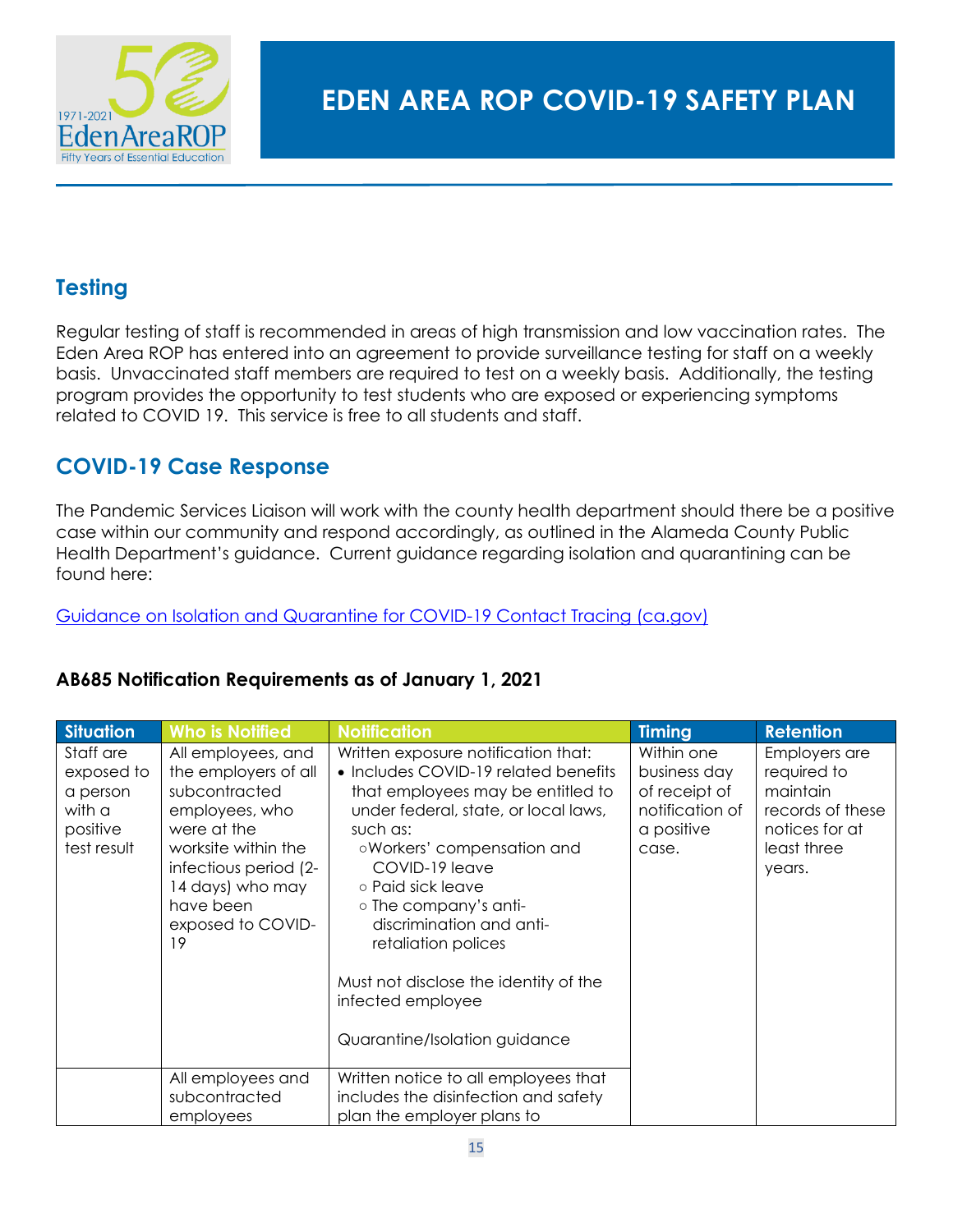

|                                                   |                                                      | implement and complete per the<br>federal Centers for Disease Control<br>(CDC) guidelines                                                                                                                                |
|---------------------------------------------------|------------------------------------------------------|--------------------------------------------------------------------------------------------------------------------------------------------------------------------------------------------------------------------------|
| Positive<br>case<br>among<br>students or<br>staff | <b>Alameda County</b><br>Public Health<br>Department | The names, the number of positive<br>individuals, the occupation, worksite<br>for the individuals, and the<br>employer's business address, and<br>North American industry Classification<br>System code of the worksite. |

## <span id="page-16-0"></span>**Instruction**

## <span id="page-16-1"></span>**Student Grouping**

#### <span id="page-16-2"></span>**Classroom Settings**

To support the maintenance of physical distancing in classes, the following precautions will be taken:

- Students will be assigned a specific seat, where feasible, to ensure that close contacts within classrooms are minimized and easily identifiable
- Desks in classrooms have been spaced as far apart as possible, in existing facilities
- When students are working in a shop setting, they will avoid sharing tools and equipment. Students should wipe down equipment after each use before putting tools and equipment away.
	- $\circ$  If student teams are established, they should remain consistent and safety precautions maintained
- At the end of each class, a system in which spaces are cleaned will be developed, just as students would keep their workspace clean in CTE classes in accordance with workplace standards, the same standards will be applied in classes during the pandemic
- To increase ventilation windows and doors to classrooms will be opened. Students and staff should dress accordingly
- The Eden Area ROP programs conduct outdoor instruction for various programs on campus that mirror a professional setting; outdoor space adjacent to their classrooms can be used as additional instructional space. While all classes are not conducive to providing instruction outdoors, we support teachers providing instruction outdoors, weather permitting

#### <span id="page-16-3"></span>**Internships**

Programs that offer the students the opportunity to participate in internships will continue if possible. Most internship opportunities will be altered or revised to adhere to state and county guidelines. Virtual internships are encouraged where practicable. Some programs may have to forego providing internships if health conditions prohibit participation.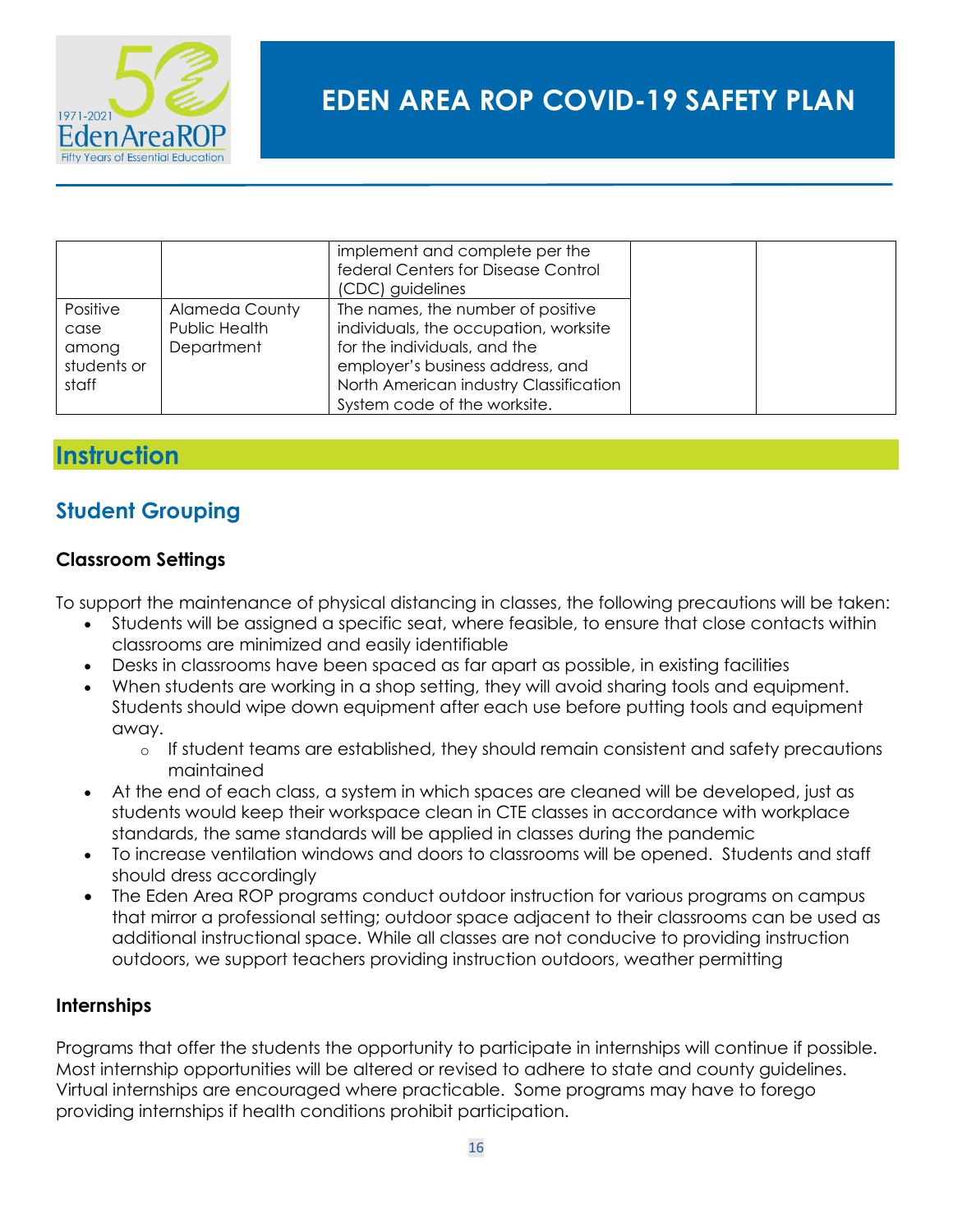

#### <span id="page-17-0"></span>**Career Technical Student Organizations (CTSO)**

Participation in statewide CTSOs like DECA and SkillsUSA will be monitored and decisions regarding participating in activities will be made throughout the year.

## <span id="page-17-1"></span>**Facilities and Transportation**

## <span id="page-17-2"></span>**Transportation**

Students have the option to ride a bus provided by the Eden Area ROP to and from their home school and the center each day. The Eden Area ROP has contracted with San Jose Charter to provide bus transportation for students. We will follow the health guidelines outlined by state and local health departments that includes the following:

#### <span id="page-17-3"></span>**Loading/Unloading Zones**

Students will be expected to follow protocols established by their home school regarding boarding the bus to the Eden Area ROP. Each bus has a designated drop off location at the Eden Area ROP center.

#### <span id="page-17-4"></span>**Masks on School Buses**

• Face covering for students and staff, excluding those persons with a medical exemption, are strongly recommended at bus stops and on busses

#### <span id="page-17-5"></span>**Vehicle Cleaning**

Busing providers will be expected to follow CDC recommendations for cleaning. High touch areas will be cleaned between each trip from home school and the Eden Area ROP center if the bus makes multiple trips per day. The entire interior of the bus will be cleaned each day. High touch areas include:

- o Handrails for entering and exiting the vehicle
- o Arm Rests
- o Seatbelts (if applicable)
- o Driver Steering Wheel
- o Dash Area
- o Head Rests
- o Windowsills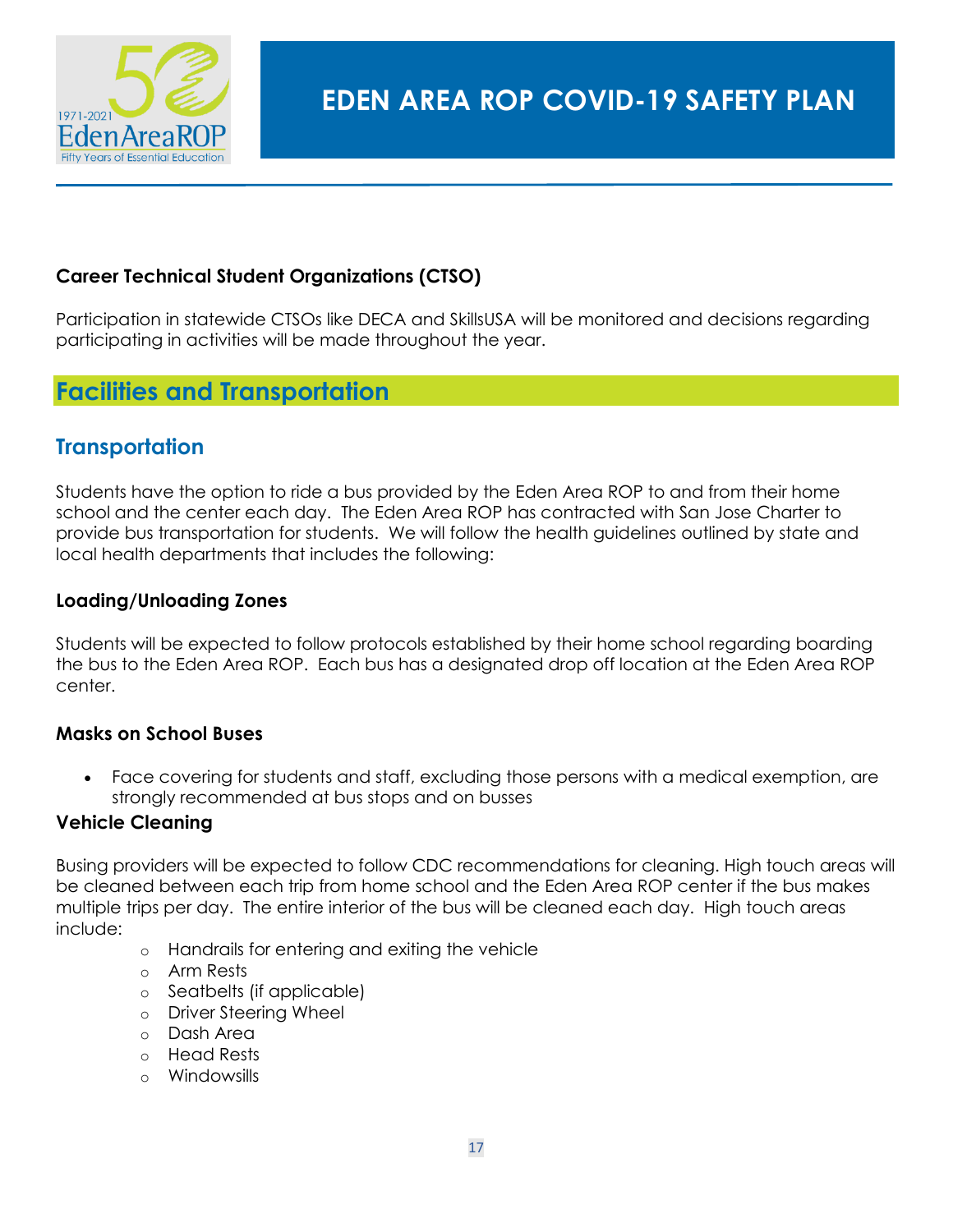

## <span id="page-18-0"></span>**Ventilation**

- Fresh Air: We encourage introducing fresh outdoor air as much as possible by opening windows or doors where practicable. If opening windows poses a safety or health risk (i.e. smoke, pollen, etc.) to persons using the facility then the windows should remain closed. Leaving doors open is acceptable, as long as it does not create a safety risk for students or employees
- Many programs at the Eden Are ROP contain a shop environment with large roll up doors. These are to remain open whenever possible and weather permitting
- Improve Air Filtration: The Eden Area ROP has upgraded HVAC air filters to MERV-13, which meets the guidance from the American Society of Heating Refrigerating and Air-Conditioning Engineers (ASHRAE) on how best to handle COVID-19.
- Air purifiers have been ordered for spaces with limited or no outdoor air ventilation

## <span id="page-18-1"></span>**Governance**

The Eden Area ROP will continue to work collaboratively with our partner districts regarding operations during the pandemic. The Governing Board will be updated regularly regarding the status of our operations. Additionally, staff will continue to participate in meetings with other local agencies including the Alameda County Public Health Department and the Alameda County Office of Education to remain current on recommendations for operating during the pandemic. Additionally, staff will be updated regularly regarding the current requirements for school personnel during our monthly staff meetings.

## <span id="page-18-2"></span>**Communication**

To keep staff, parents and students up to date regarding the latest safety protocols regarding COVID- 19, the Eden Area ROP will:

- Regularly remind staff, parents, and students through of the need to stay home if any signs of illness are present.
- Communicate through email to staff, students, and parents about COVID-19-related protocols, including proper use of PPE, cleanliness and disinfection, transmission prevention, guidelines for families about when to keep students home from school, systems for selfreporting symptoms.
- If a school has a positive COVID-19 case, report, track and trace infections in coordination with public health officials to begin the notification process
- Notify staff and families immediately of any possible cases of COVID-19. See [Eden Area ROP](https://edenarearop-my.sharepoint.com/:w:/g/personal/bphelan_edenrop_org/ETaR34QKwmVApHH49TmcGMgBhXAP8OusNFKiZAF-grgJeg?e=7jgrmD)  COVID-19 [Exposure Letter](https://edenarearop-my.sharepoint.com/:w:/g/personal/bphelan_edenrop_org/ETaR34QKwmVApHH49TmcGMgBhXAP8OusNFKiZAF-grgJeg?e=7jgrmD)
- Review legal responsibilities and privacy rights for communicating about cases of the virus